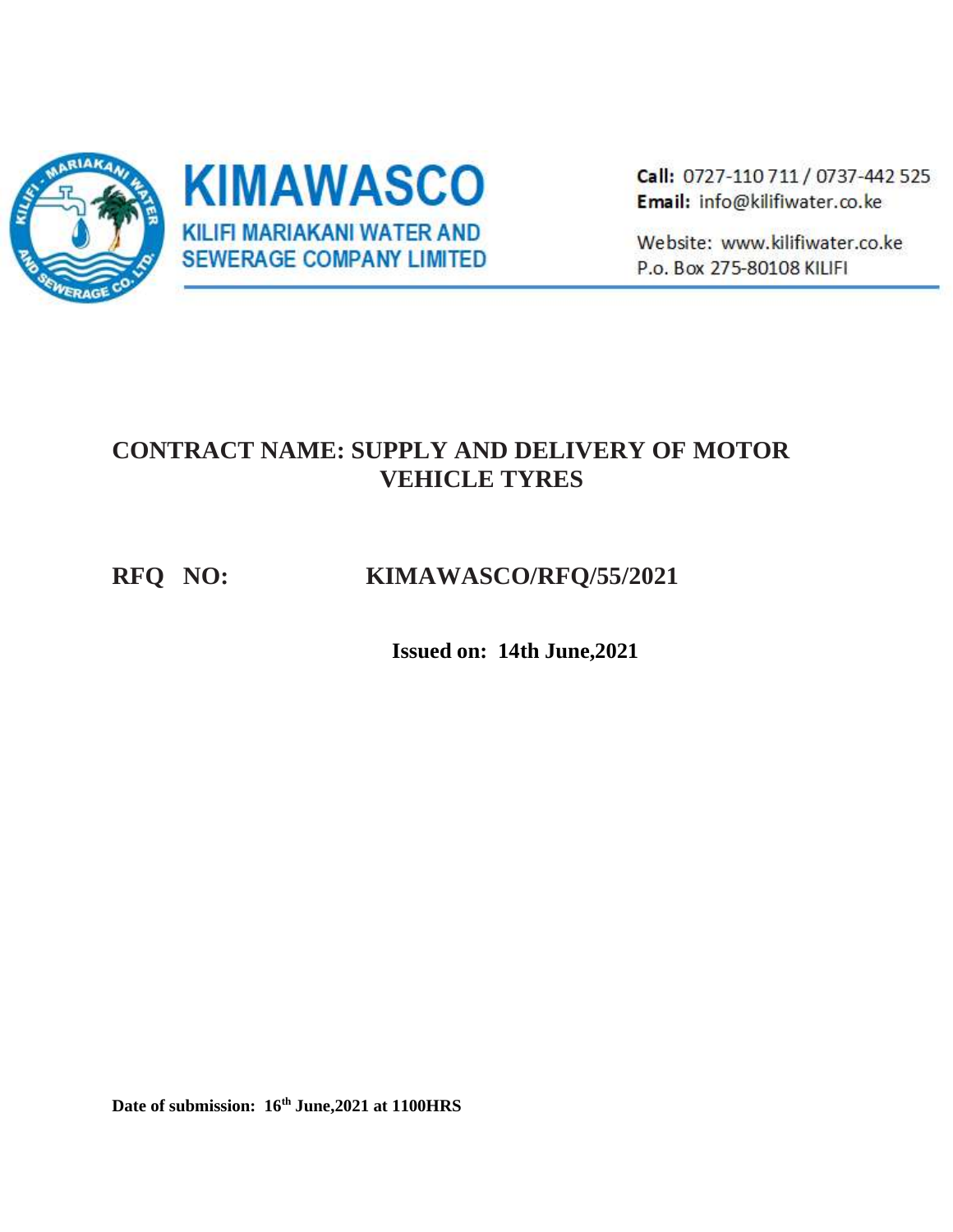## **REQUEST FOR QUOTATIONS (RFQ)**

To: ………………………………………………………………………….

From: Kilifi Mariakani Water and Sewerage Company Limited P.O.BOX 275-80108 Kilifi, along Mombasa Malindi road at former Kddp Offices, in Kilifi Town.

> Supply and delivery of motor vehicle tyres KIMAWASCO/RFQ/55/2021

- 1. *Kilifi Mariakani water and Sewerage Company Limited*  invites you to submit quotations for supply of goods indicated in detail in "Table A. Schedule of Requirements and Specifications". The quotation shall follow the instructions and documents in this RFQ document and shall be in English Language. Tenderersmay obtain further information during office hours 0800hrs-1030hrs at the address given below.
- 2. Quotations shall be submitted in accordance with the instruction in Part 1: Quotation Procedures and in a sealed envelope clearly indicating name and address of tenderer, the quotation name and title and must reach the Procuring Entity at the address indicated below not later than **14th June,2021 at 1100HRS** Quotations can be delivered by registered mail, courier or hand delivery at the tenderer's option. Late quotations shall be rejected.
- *3.* Enquiries regarding this quotation may be addressed to the address below;

#### *Managing Director*

#### *Kilifi Mariakani Water and Sewerage Company Limited*

### *P.O.BOX 275-80108*

### *Kilifi*

### *info@kilifiwater.co.ke*

#### *former Kddp Offices, Off Mombasa- Malindi road in Kilifi Town*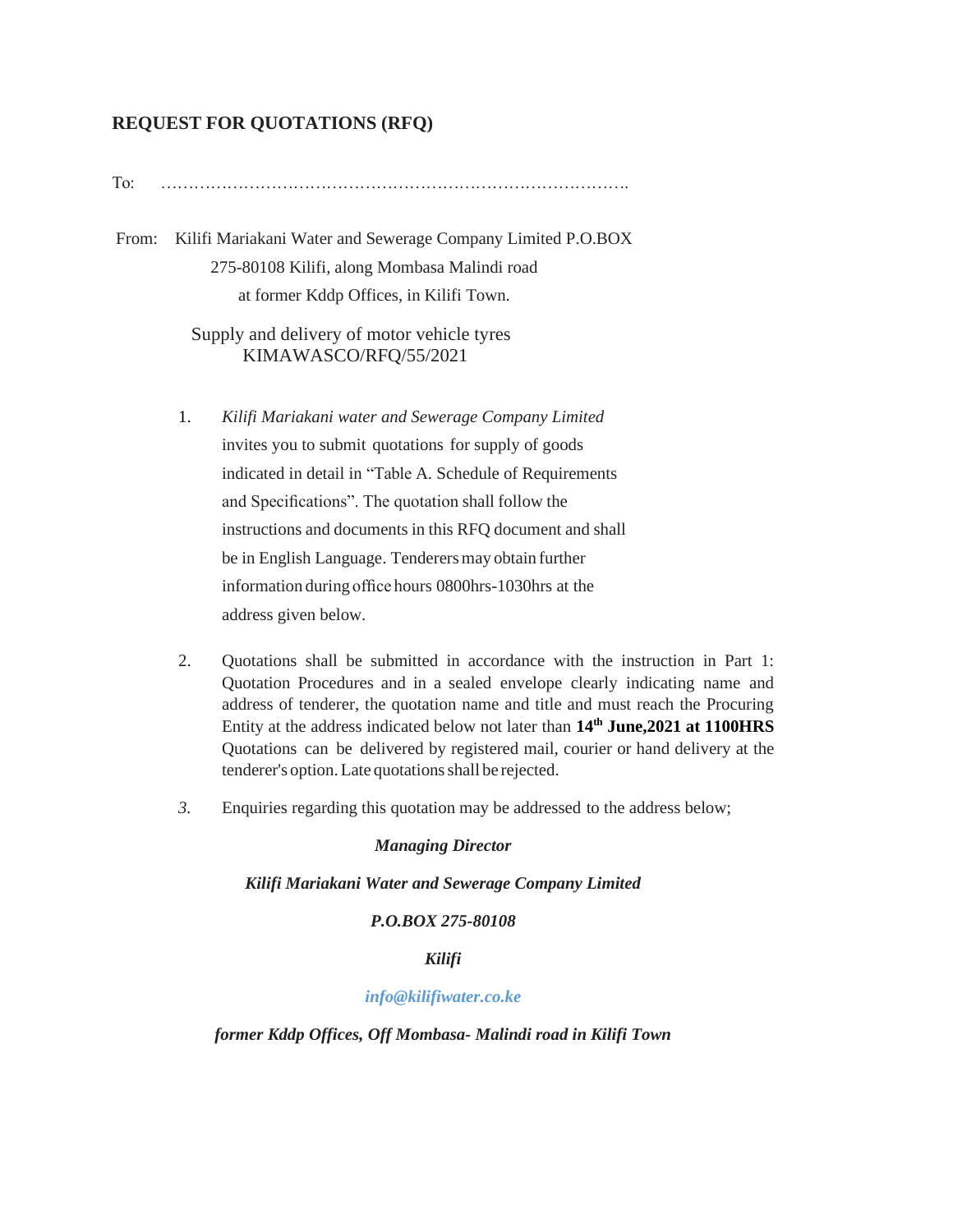- 4. Any resulting contract shall be subject to the terms and conditions detailed in Part 3: Contract.
- 5. Please inform by email or express mail the undersigned within *three (3) days of receipt of this RFQ if you will not be submitting a quotation.*

Address for Submission of Quotations.

\_\_\_\_\_\_\_\_\_\_\_\_\_\_\_\_\_\_\_\_\_\_\_\_\_\_\_\_\_\_\_\_\_

- 1) Kilifi Mariakani Water and Sewerage Company Limited
- 2) P.O Box 275-80108 Kilifi. ATT: Managing Director.
- 3) Off Malindi-Mombasa Road at the former KDDP Office Kilifi Town.
- 4) [info@kilifiwater.co.ke](mailto:info@kilifiwater.co.ke)

Yours sincerely,

Managing Director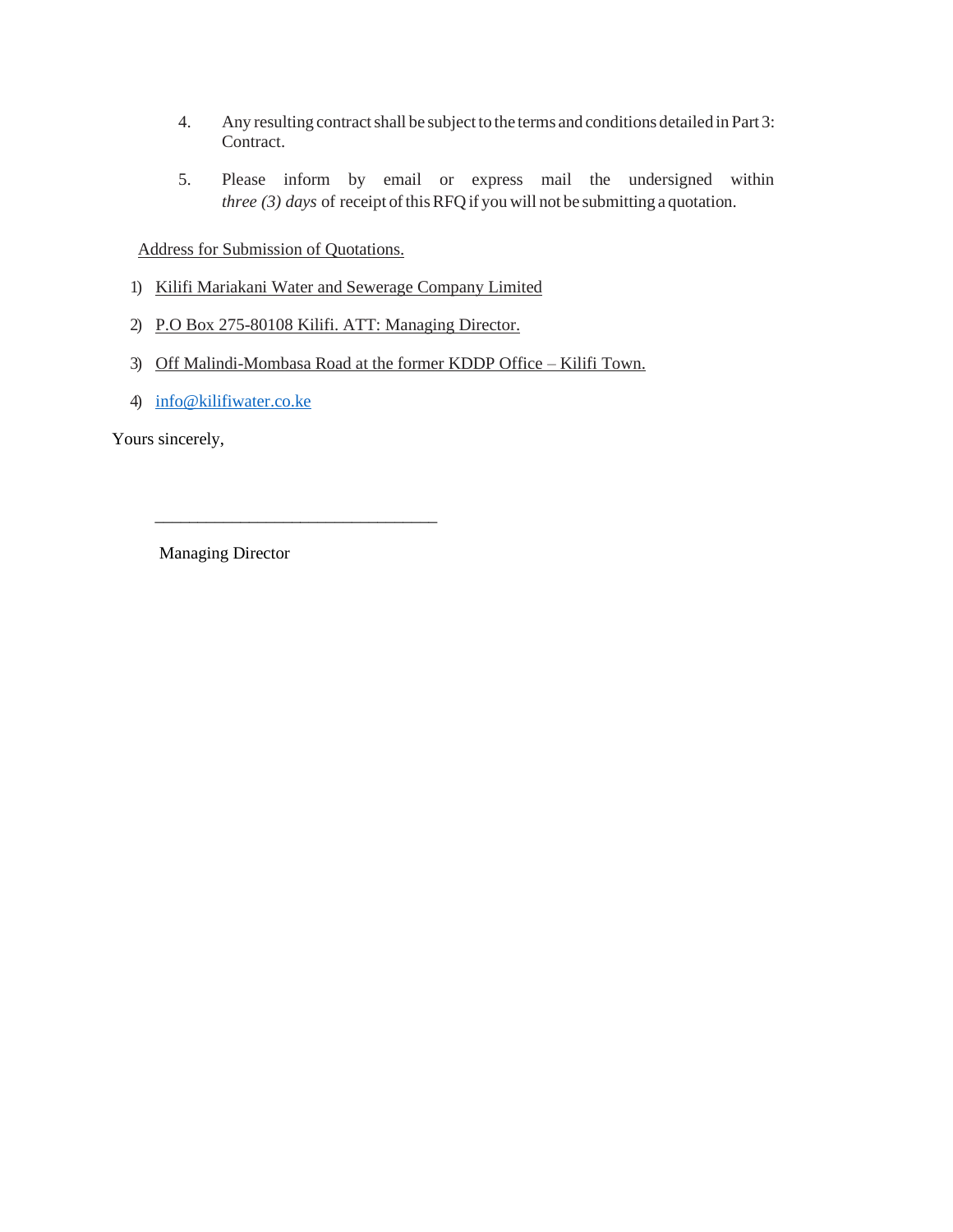## **PART 1: INSTRUCTIONS TO TENDERERS**

- 1. **Tenderers are advised to read carefully** these instructions and the Conditions of Contract in Part 3: Contract, before preparing the quotation. The standard forms in this RFQ may be photocopied for completion but the Tenderer is responsible for their accurate reproduction. The term Tenderer shall mean the firm or person invited to submit a quotation. The term Quotation herein shall mean the quotatio*n*  submitted as usually understood in public procurement.
- 2. **Validity of Quotations**: The quotation will be held valid for 60 days from the date of submission.
- 3. **The Quotation shall consist of** completed Tables A, B and C and the Form of Quotation all indicated in Part 2 of this Request for Quotations, and documents to evidence Eligibility and Conformity to Technical Specifications.
- 4. **Sealing and Marking of Quotations**: Quotations in one "one original" should be sealed in a single envelope, clearly marked with the **Quotation Reference Number** in the RFQ, the Tenderer's name and the name of the Procuring Entity. Envelopes should be sealed in such a manner that opening and resealing cannot be achieved undetected.
- 5. **Submission of Quotations:** Quotations, and any alternatives if allowed as per Item 11 below, should be submitted to the address below, on or before the date and time indicated in sub-item 4 below.Late quotations will be rejected.

Address for Submission of Quotations.

Kilifi Mariakani Water and Sewerage Company Limited

P.O Box 275-80108 Kilifi. ATT: Managing Director.

Off Malindi-Mombasa Road at the former KDDP Office – Kilifi Town.

Date of Submission (deadline):  $14<sup>th</sup>$  June, 2021

Time ofSubmission (deadline):1100Hrs*.*

- 6. **Opening of Quotations**: Quotations will be opened immediately after the closing date and time specified in item  $5(4)$  above, by at least three appointed officials of the Procuring Entity.
- 7. **Tenderer Eligibility:** Tenderer must submit Documentary evidence to show His/her eligibility to be awarded a contract to cover each of the following: (i) valid trading license (ii) certificate of registration, and (iii) valid tax compliance certificate for the previous Financial Year. (iv) AGPO Certificate (where applicable). The Tenderer shall also complete attached formsto confirm eligibility and non-existence of a conflict of interest in relation to this procurement requirement by signing the attached Forms.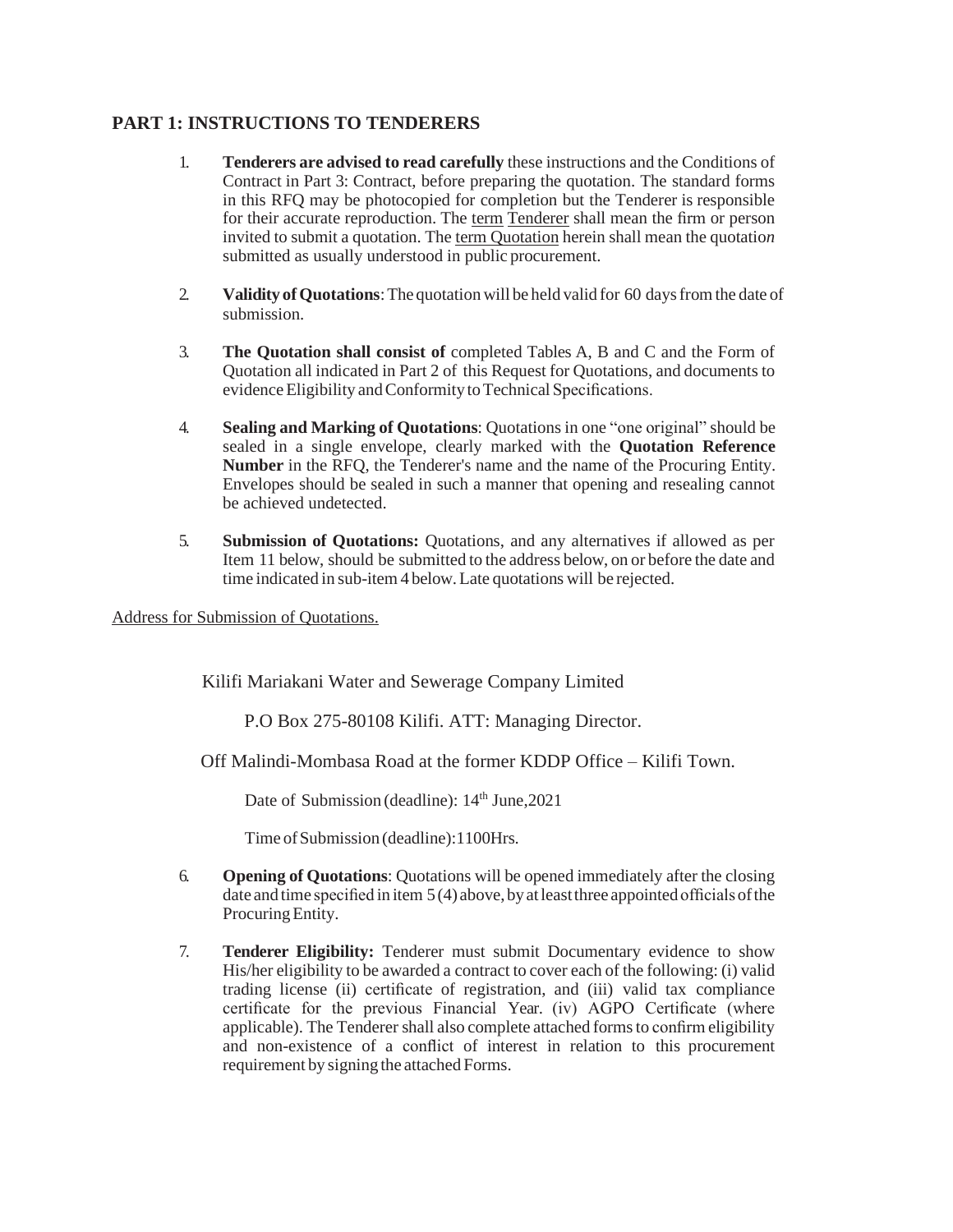- 8. **Invitation not transferable**: This invitation is not transferable to other firms or individuals notso invited.
- 9. **Goods Eligibility:** Tenderer must submit as evidence documents to show the country of origin of any goodsto be supplied orincorporated in thework orservices
- 10. **TechnicalSpecifications:** Documentary evidence to show that the goodsmeet the technical specifications.
- 11. **Alternative Quotations:** Tenderers **are not permitted** to submit alternative quotations for goods. Only the alternatives, if any, of the Tenderer with the winning quotation conforming to the basic technical requirements shall be considered by the Procuring Entity.
- 12. **Currency:** Quotations shall be priced in Kenya Shillings. Quotations in other currencies will be rejected if not allowed.

The Procuring Entity shall not allow quotations in foreign currency.

- 13. **Evaluation ofQuotations**:The evaluation of quotationswill be conducted using the procedure set out below:
	- i) Preliminary examination to determine Tenderer eligibility: (i) valid trading license (ii) certificate of registration, and (iii) tax compliance certificate (iv) validAGPOCertificate (where applicable)
	- ii) Technical examination to determine goods eligibility, compliance with technical specifications and commercial responsiveness. Quotations failing this stage will be rejected and not considered in next stage.
	- iii) Financial comparison of quotations to determine the lowest evaluated quotation.In case foreign currency is allowed, for comparison purposes only, foreign currency quotations will be converted to Kenya shillings using the exchange rates published by the Central Bank of Kenya on the day of submission of quotations.
- 14. **LowestEvaluatedQuotation:**The lowest evaluated quotation shall be recommended for award of contract.
- 15. **Award of contract:** Award of contract shall be by placement of a Letter of Acceptance or Local Purchase Order in accordance with Part 3: Contract. The currency of award and payment shall be currency in which the quotation was submitted. Unsuccessful tenderers who responded will be notified of the accepted quotation, indicating the name and the amount of the accepted quotation
- 16. **Right to Reject**: The Procuring Entity reserves the right to accept or reject any quotation or to cancel the quotation process and reject all quotations at any time prior to contract award.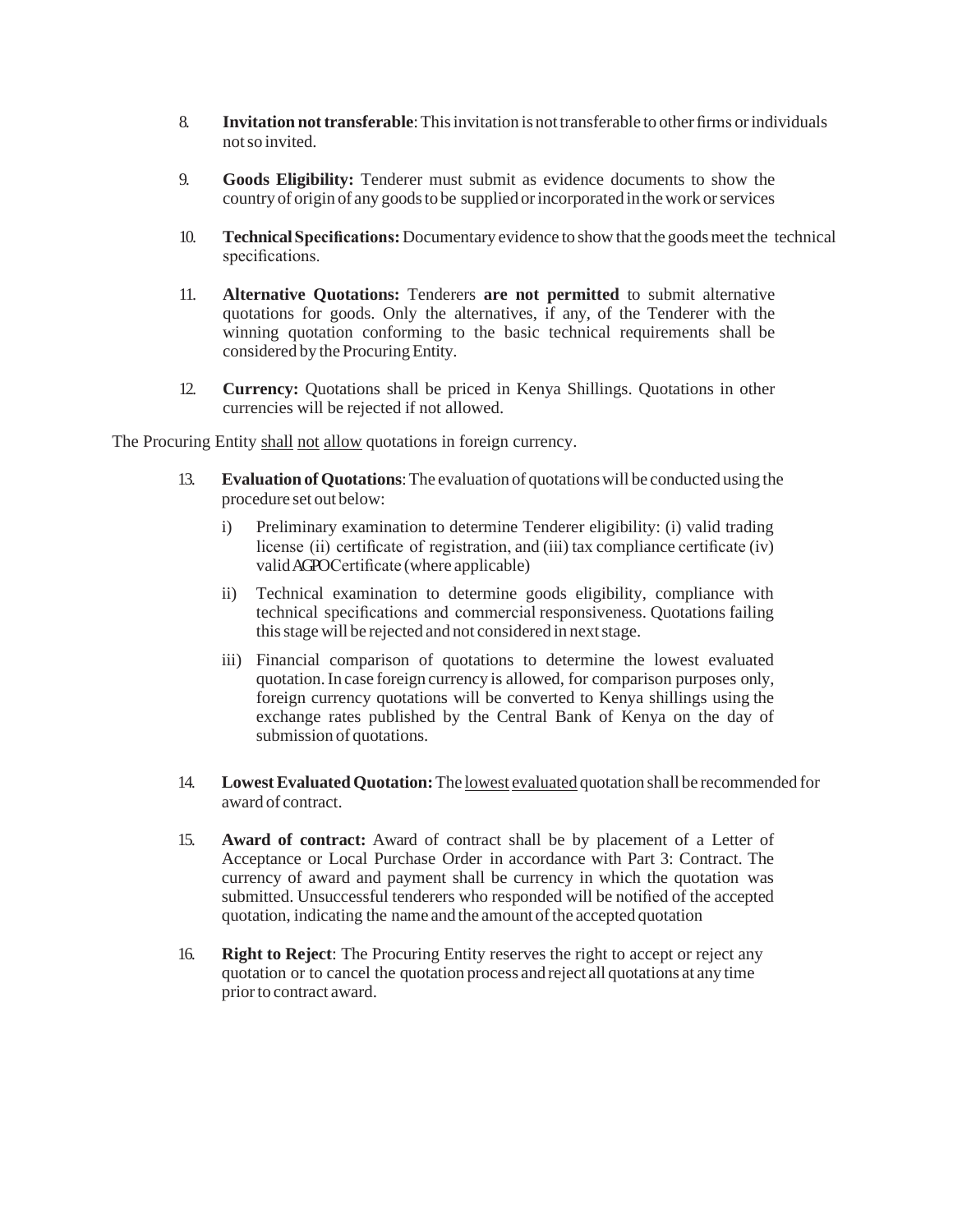# **QUOTATION AND QUALIFICATION DOCUMENTS**

*Instructions to Tenderer. Tenderermust complete and submit as part of theForm of quotation.*

- *(i)* SCHEDULE OFREQUIREMENTSTABLE
- *(ii)* FORM FOR DISCLOSURE OF INTEREST
- *(iii)* CERTIFICATE OF INDEPENDENT QUOTATION DETERMINATION
- *(iv)* SELF-DECLARATION FORM
- *(v)* FOREIGN TENDERER 40% RULE*(where provided)*

### **FORM OF QUOTATION** *[To be completed by Tenderer]*

| Quotation Addressed to (Procuring<br>Entity) |  |
|----------------------------------------------|--|
| Date of Quotation                            |  |
| Quotation Reference Number:                  |  |
| Subject of Quotation                         |  |

- 1. We have examined and have no reservations to the Request for Quotation document, and understand its full content and intent.
- 2. In compliance with your request for quotations dated \_\_\_\_\_\_\_\_\_\_\_\_\_\_\_\_\_\_, referenced above, we offer to

(*specify one of supply goods, complete the works or provide the services)* to cover and conform to our pricing listed in the attached in Table B. Quotation Submission TABLE at a total price of Kenya Shillings (inwords)

**OR**in ForeignCurrency (*if allowed*),Currency amount (inwords)

- 3. We confirm that we are eligible to participate in public procurement and meet the eligibility criteria specified in Part 1: INSTRUCTIONS TO TENDERERS.
- 4. We also confirm that the (*goods to be supplied/works to be constructed/services to be provided (select one*) conform to the **SCHEDULE OF REQUIREMENTS TABLE** below and in conformity with technical specifications listed in PART 2: SCHEDULE OF REQUIREMENTS of this RFQ Document.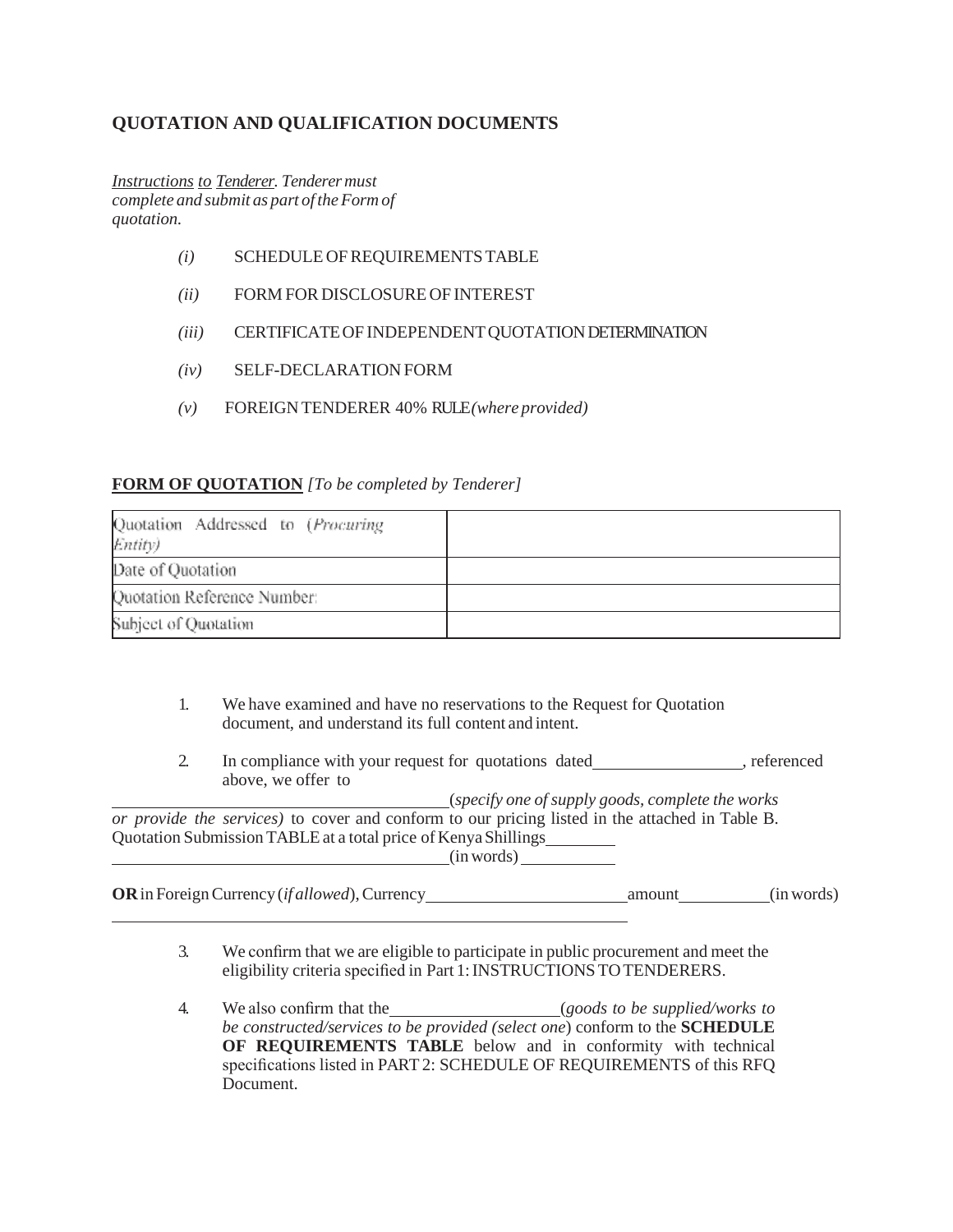- 5. We undertake to adhere by the Code of Ethical Conduct for Suppliers, Contractors and Service Providers, copy available from *(specify website*) during the procurement process and the execution of any resulting contract.
- 6. We confirm that the prices quoted are fixed and firm forthe duration of the validity period and performance of the contract and will not be subject to revision or variation.
- 7. The validity period of our quotation is: days from the time and date of the submission deadline (*numberto be same asin the instructionsto Tenderers).*
- 8. We confirm we are not submitting any other Quotation as an individual or firm, and we are not participating in any other Quotation as a Joint Venture member or as a subcontractor.
- 9. We, along with any of our subcontractors, suppliers, Engineer, manufacturers, or service providers for any part of the contract, are not subject to, and not controlled by any entity or individual that is subject to a temporary suspension or a debarment imposed by the Public Procurement Regulatory Authority or any other entity of the Government of Kenya, or any international organization.
- 10. We hereby certify that we have taken steps to ensure that no person acting for us or on our behalf engages in any type of Fraud and Corruption.
- 11. We hereby certify and confirm that the Quotation is genuine, non-collusive and made with the intention of accepting the contract if awarded. To this effect we have signed the "Certificate of Independent Quotation Determination" attached below.
- 12. We, the Tenderer, have completed fully and signed the FORM FOR DISCLOSURE OF INTEREST- interest of the firm in the Procuring Entity, attached below.

The Delivery/Completion period offered is: …………………days from date of acceptance of Quotation. The warranty period offered is………………. weeks.

Quotation Authorized by:

Name and designation …………………………………..

Signature:………………………………………………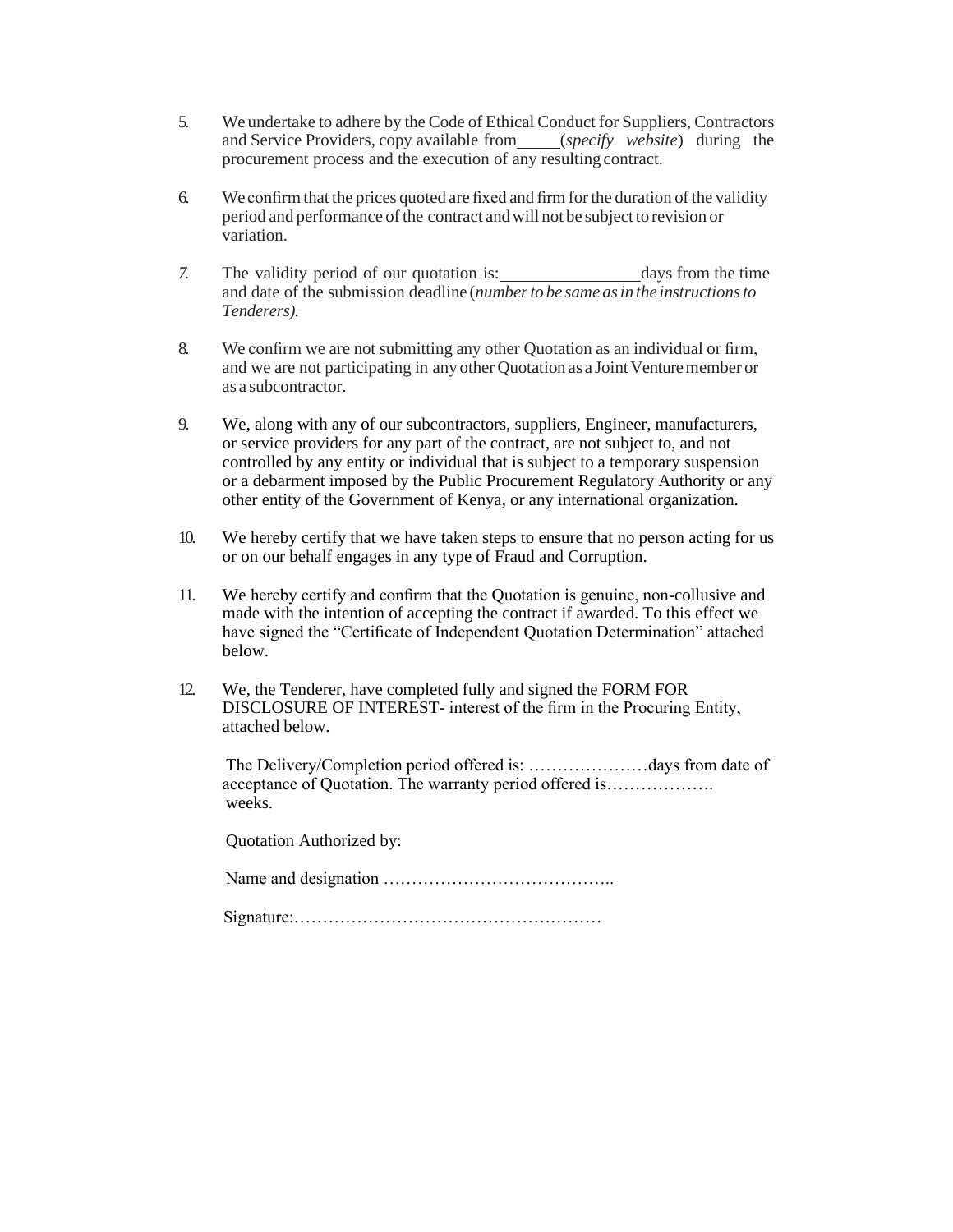# **i) SCHEDULE OF REQUIREMENTSTABLE**

| Item | Description of Goods                                                             | Quantity          | Unit                          | Total price in Ksh   |
|------|----------------------------------------------------------------------------------|-------------------|-------------------------------|----------------------|
|      |                                                                                  |                   | price(Inclusive of<br>16% Vat | Inclusive of 16% Vat |
| A    | B                                                                                |                   |                               | Е                    |
|      | Motor vehicle tyres.<br>Size 265/65 R17 At25,<br><b>Brand new Tubeless tyres</b> | 10 <sub>nos</sub> |                               |                      |
|      | TOTAL PRICE IN KSH.                                                              |                   |                               |                      |

Signature: And seal/Stamp

Name: Name:

Position:

Authorised for and on behalf of(*specify name oftenderer*)

Date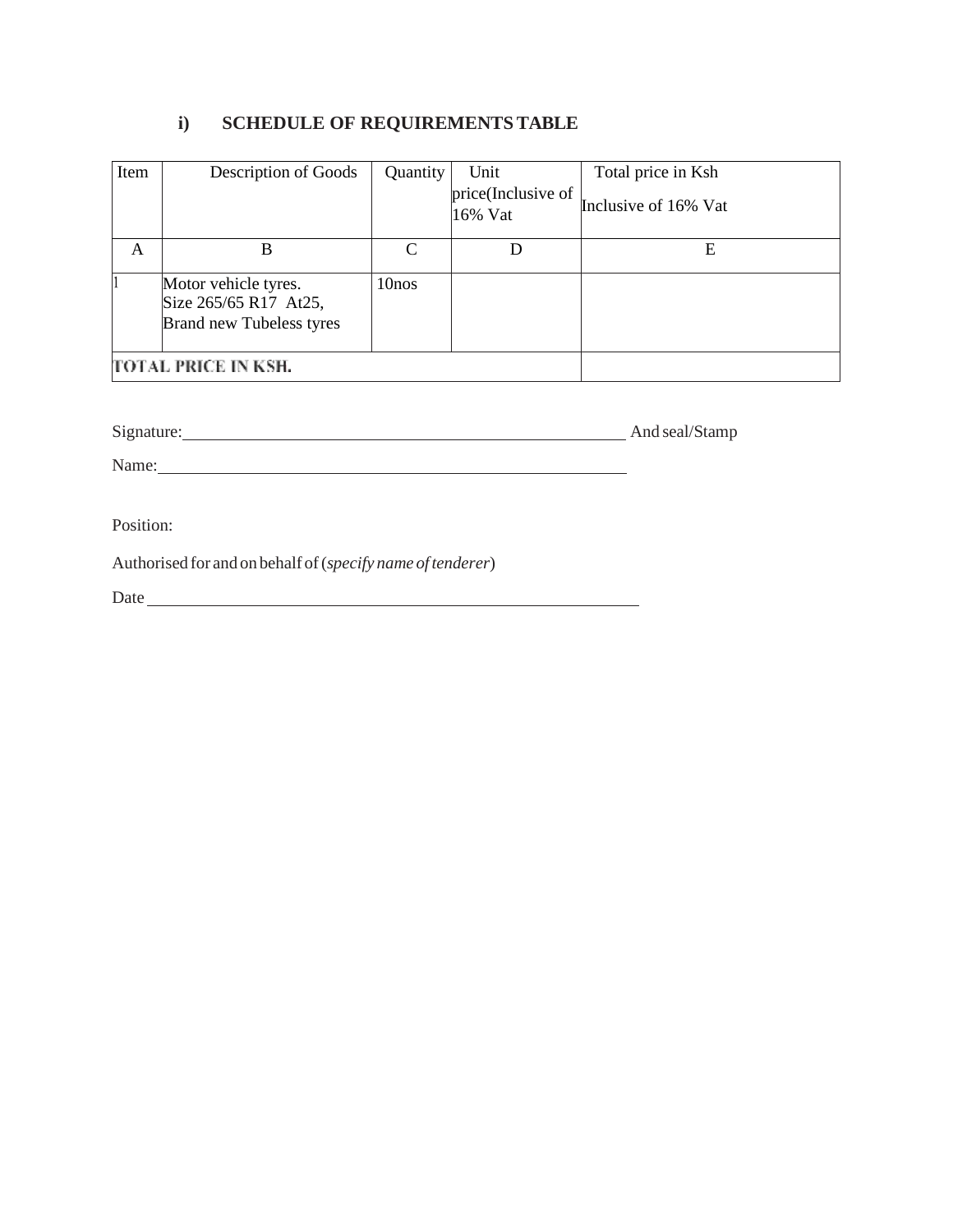- **ii) FORM FOR DISCLOSURE OF INTEREST** Interest of the Firm in the Procuring Entity.
- i) Are there any person/persons in …………… ……… (*Name of Procuring Entity)* who has/have an interest or relationship in this firm? Yes/No………………………

If yes, provide details as follows.

|   | Names of Person | Designation in the<br><b>Procuring Entity</b> | Interest or Relationship with<br>Tenderer |
|---|-----------------|-----------------------------------------------|-------------------------------------------|
|   |                 |                                               |                                           |
| 2 |                 |                                               |                                           |
| B |                 |                                               |                                           |

|    |                                                                                                                                                                                                                                                                                 | <b>Disclosure</b><br><b>YES OR NO</b> | If YES provide details of the<br>relationship with Tenderer |
|----|---------------------------------------------------------------------------------------------------------------------------------------------------------------------------------------------------------------------------------------------------------------------------------|---------------------------------------|-------------------------------------------------------------|
|    | Tenderer is directly or indirectly controls,<br>is controlled by or is under common<br>control with another tenderer.                                                                                                                                                           |                                       |                                                             |
| 2  | Tenderer receives or has received any<br>direct or indirect subsidy from another<br>tenderer.                                                                                                                                                                                   |                                       |                                                             |
| þ  | Tenderer has the same legal<br>representative as another tenderer                                                                                                                                                                                                               |                                       |                                                             |
| l4 | Quotation has a relationship with another<br>tenderer, directly or through common<br>third parties, that puts it in a position to<br>influence the quotation of another<br>tenderer, or influence the decisions of the<br>Procuring Entity regarding this quotation<br>process. |                                       |                                                             |
| 5  | Any of the Tenderer's affiliates<br>participated as a consultant in the<br>preparation of the design or technical<br>specifications of the works that are the<br>subject of the quotation.                                                                                      |                                       |                                                             |
| 6  | Tenderer would be providing goods,<br>works, non-consulting services or<br>consulting services during<br>implementation of the contract specifiedin<br>this Quotation Document.                                                                                                 |                                       |                                                             |

## **ii) Conflict of interest disclosure**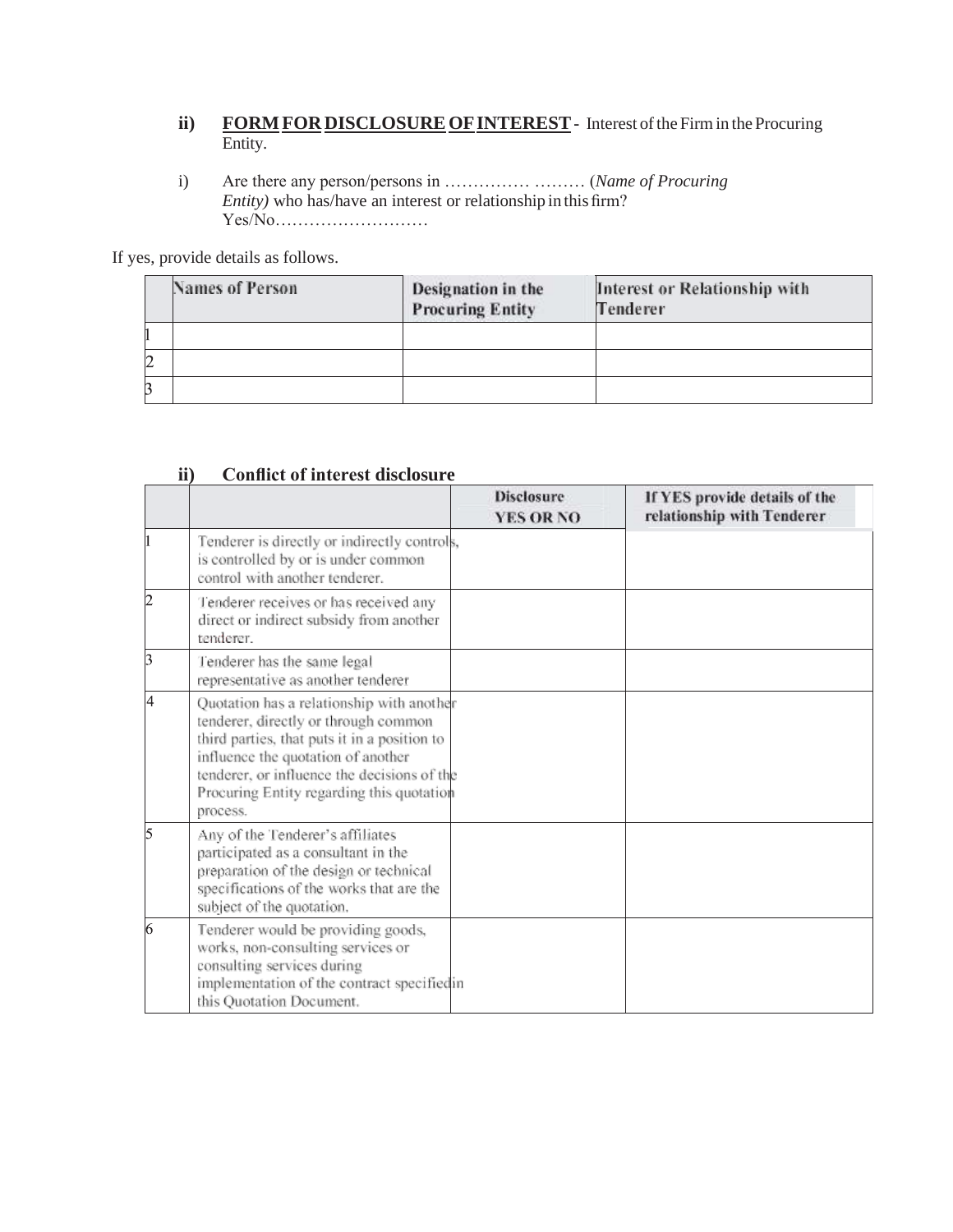| h | Tenderer has a close business or family<br>relationship with a professional staff of<br>the Procuring Entity who are directly or<br>indirectly involved in the preparation of<br>the Quotation document or specifications<br>of the Contract, and/or the Quotation<br>evaluation process of such contract. |  |
|---|------------------------------------------------------------------------------------------------------------------------------------------------------------------------------------------------------------------------------------------------------------------------------------------------------------|--|
| 8 | Tenderer has a close business or family<br>relationship with a professional staff of<br>the Procuring Entity who would be<br>involved in the implementation or<br>supervision of the such Contract.                                                                                                        |  |
| 9 | Has the conflict stemming from such<br>relationship stated in item 7 and 8 above<br>been resolved in a manner acceptable to<br>the Procuring Entity throughout the<br>quotation process and execution of the<br>Contract.                                                                                  |  |

# **(iii) Certification**

On behalf of the Tenderer, I certify that the information given above is complete, current and accurate as at the date of submission.

Full Name

Title or Designation

*(Signature) (Date)*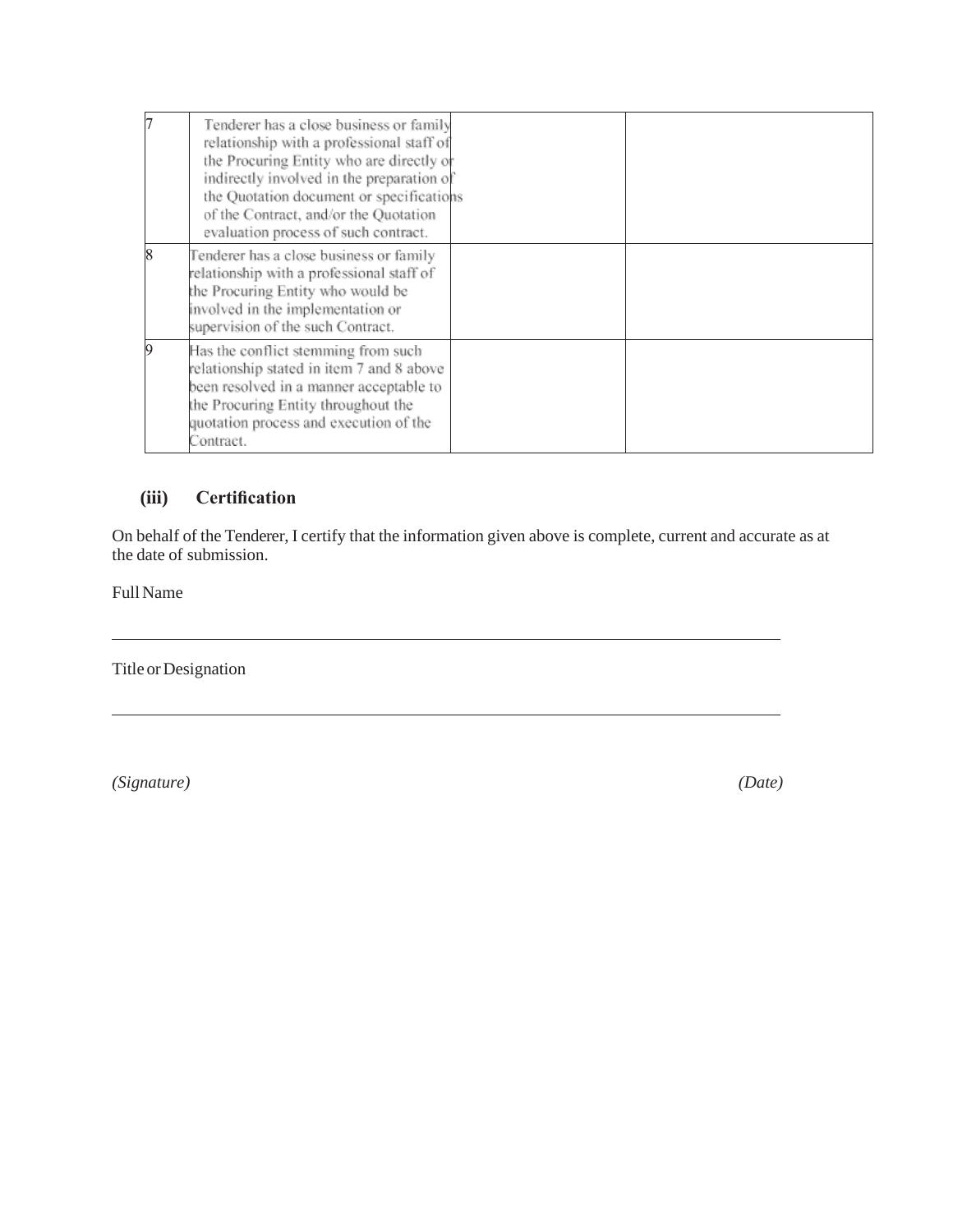# iv) **CERTIFICATE OF INDEPENDENT QUOTATION DETERMINATION**

I, the undersigned, in submitting the accompanying Letter of quotation to the

|                 |           | $[Name of Procurring Entity]$ for:                                                                                                                                                                                                                                                                                                                                                                       |
|-----------------|-----------|----------------------------------------------------------------------------------------------------------------------------------------------------------------------------------------------------------------------------------------------------------------------------------------------------------------------------------------------------------------------------------------------------------|
|                 |           | [Name and number of quotation] in response to the<br>request for tenders made by: <i>[Name of Tenderer]</i> do hereby<br>make the following statements that I certify to be true and complete in every respect:                                                                                                                                                                                          |
|                 |           | [Name of                                                                                                                                                                                                                                                                                                                                                                                                 |
| Tenderer] that: |           |                                                                                                                                                                                                                                                                                                                                                                                                          |
| 1.              |           | I have read and I understand the contents of this Certificate;                                                                                                                                                                                                                                                                                                                                           |
| 2.              |           | I understand that the Tenderer will be disqualified if this Certificate is found not to<br>be true and complete in every respect;                                                                                                                                                                                                                                                                        |
| 3.              |           | I am the authorized representative of the Tenderer with authority to sign this<br>Certificate, and to submit the quotation on behalf of the Tenderer;                                                                                                                                                                                                                                                    |
| 4.              |           | For the purposes of this Certificate and the quotation, I understand that the word<br>"competitor" shall include any individual or organization, other than the Tenderer,<br>whether or not affiliated with the Tenderer, who:                                                                                                                                                                           |
|                 | a)        | has been requested to submit a quotation in response to this request for quotations;                                                                                                                                                                                                                                                                                                                     |
|                 | b)        | could potentially submit a quotation in response to this request for quotations<br>based on their qualifications, abilities or experience;                                                                                                                                                                                                                                                               |
| 5.              |           | The Tenderer discloses that [check one of the following, as applicable]:                                                                                                                                                                                                                                                                                                                                 |
|                 | a)        | The Tenderer has arrived at the quotation independently from, and without<br>consultation, communication, agreement or arrangement with, any<br>competitor;                                                                                                                                                                                                                                              |
|                 | b)        | the Tenderer has entered into consultations, communications, agreements or<br>arrangements with one or more competitors regarding this request for<br>quotations, and the Tenderer discloses, in the attached document(s),<br>complete details thereof, including the names of the competitors and the<br>nature of, and reasons for, such consultations, communications, agreements<br>or arrangements; |
| 6.              |           | In particular, without limiting the generality of paragraphs $(5)(a)$ or $(5)(b)$ above,<br>there has been no consultation, communication, agreement or arrangement with<br>any competitor regarding:                                                                                                                                                                                                    |
|                 | a)        | prices;                                                                                                                                                                                                                                                                                                                                                                                                  |
|                 | b)        | methods, factors or formulas used to calculate prices;                                                                                                                                                                                                                                                                                                                                                   |
|                 | $\circ$ ) | the intention or decision to submit, or not to submit, a quotation; or                                                                                                                                                                                                                                                                                                                                   |

d) the submission of a quotation which does not meet the specifications of the request for quotations; except as specifically disclosed pursuant to paragraph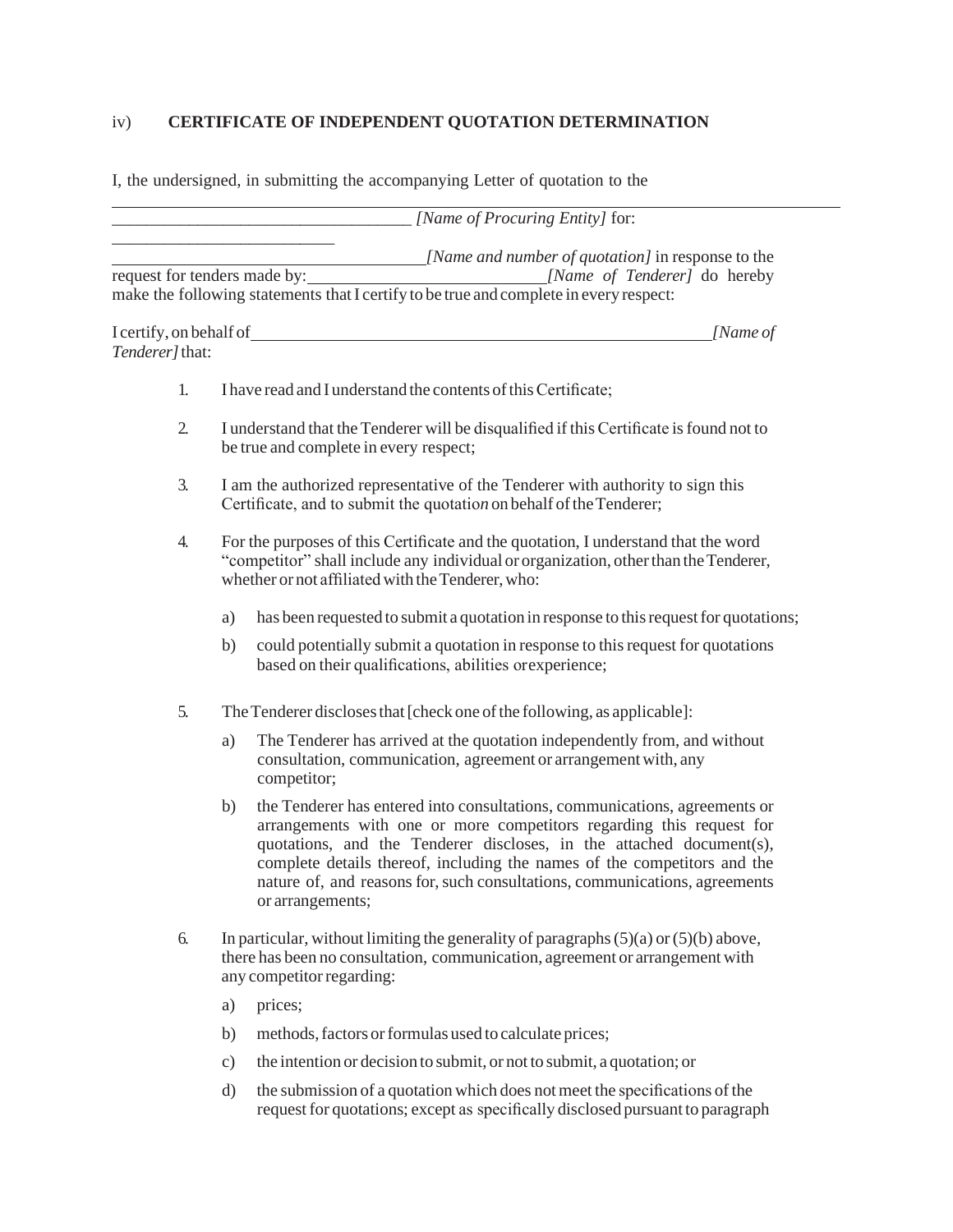(5) (b) above;

|       | 7. | In addition, there has been no consultation, communication, agreement or<br>arrangement with any competitor regarding the quality, quantity, specifications or<br>delivery particulars of the works or services to which this request for tenders relates,<br>except as specifically authorized by the procuring authority or as specifically<br>disclosed pursuant to paragraph $(5)(b)$ above; |
|-------|----|--------------------------------------------------------------------------------------------------------------------------------------------------------------------------------------------------------------------------------------------------------------------------------------------------------------------------------------------------------------------------------------------------|
|       | 8. | the terms of the quotation have not been, and will not be, knowingly disclosed by<br>the Tenderer, directly or indirectly, to any competitor, prior to the date and time of<br>the official quotation opening, or of the awarding of the Contract, whichever comes<br>first, unless otherwise required by law or as specifically disclosed pursuant to<br>paragraph $(5)(b)$ above.              |
| Name  |    |                                                                                                                                                                                                                                                                                                                                                                                                  |
| Title |    |                                                                                                                                                                                                                                                                                                                                                                                                  |
| Date  |    |                                                                                                                                                                                                                                                                                                                                                                                                  |

*[Name, title and signature of authorized agent of TendererandDate]*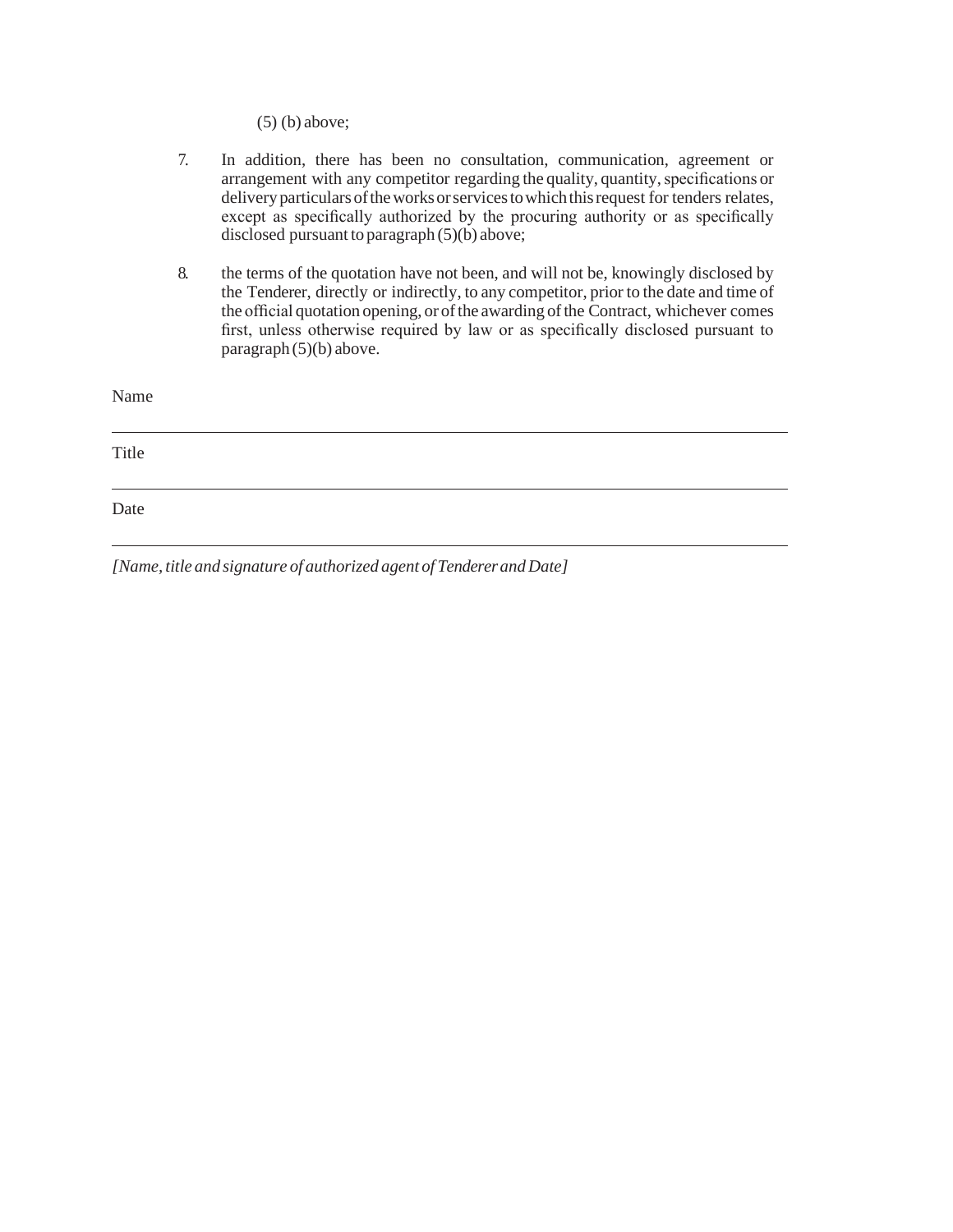## v) **SELF-DECLARATION FORM**

| We, the Tenderer                     |     |  | <i>(insert name)</i> submitting our             |  |
|--------------------------------------|-----|--|-------------------------------------------------|--|
| Quotation in respect of Quotation No | tor |  |                                                 |  |
|                                      |     |  | <i>(insert quotation Title Description)</i> for |  |
|                                      |     |  | <i>(insert Name of</i>                          |  |
| $\overline{\phantom{a}}$<br>$\sim$   |     |  |                                                 |  |

### *ProcuringEntity)*

DECLARE AS FOLLOWS:

That, We the Tenderer including any entity or individual that directly or indirectly controls, is controlled by or is under common control with us, and any subcontractors, suppliers, project managers, consultants, manufacturers, service providers, agents, individuals, or any other party involved or to be involved for any part of the processes of procurement and contract execution related to the above quotation:

- a) have not engaged/will not engage in any corrupt or fraudulent practices in the processes of procurement and contract execution related to the above quotation as defined and/or described in the following:
	- i) the RFQ for the above Quotation;
	- ii) Kenya's Public Procurement andAsset DisposalAct, 2015*)* and its attendant Regulations;
	- iii) Kenya's Anti-Corruption and Economic Crimes Act, 2013; and
	- iv) any such other Acts or Regulations of Government of Kenya;
- *b*) have not offered/will not offer any inducement to any member of the board, management,staff and/or employees and/or agents of…………………….*(name of the procuring entity);*
- c) have not engaged/will not engage in any collusive or corrosive practice with other tenderers participating in the subject quotation;
- d) have not been sanctioned or debarred by any entity from participation in public procurement proceedings of Kenya.

That, what is deponed to herein above is true to the best of our knowledge, information and belief.

**Name of the Tenderer:** ....................*[insert complete name of tenderer signing the quotation]*

**Name of the person duly authorized to sign the quotation on behalf of theTenderer:** ....................*[insert complete name of person duly authorized to sign the quotation]*

**Title of the person signing the Quotation**: ....................*[insert complete title of the person signing the quotation]*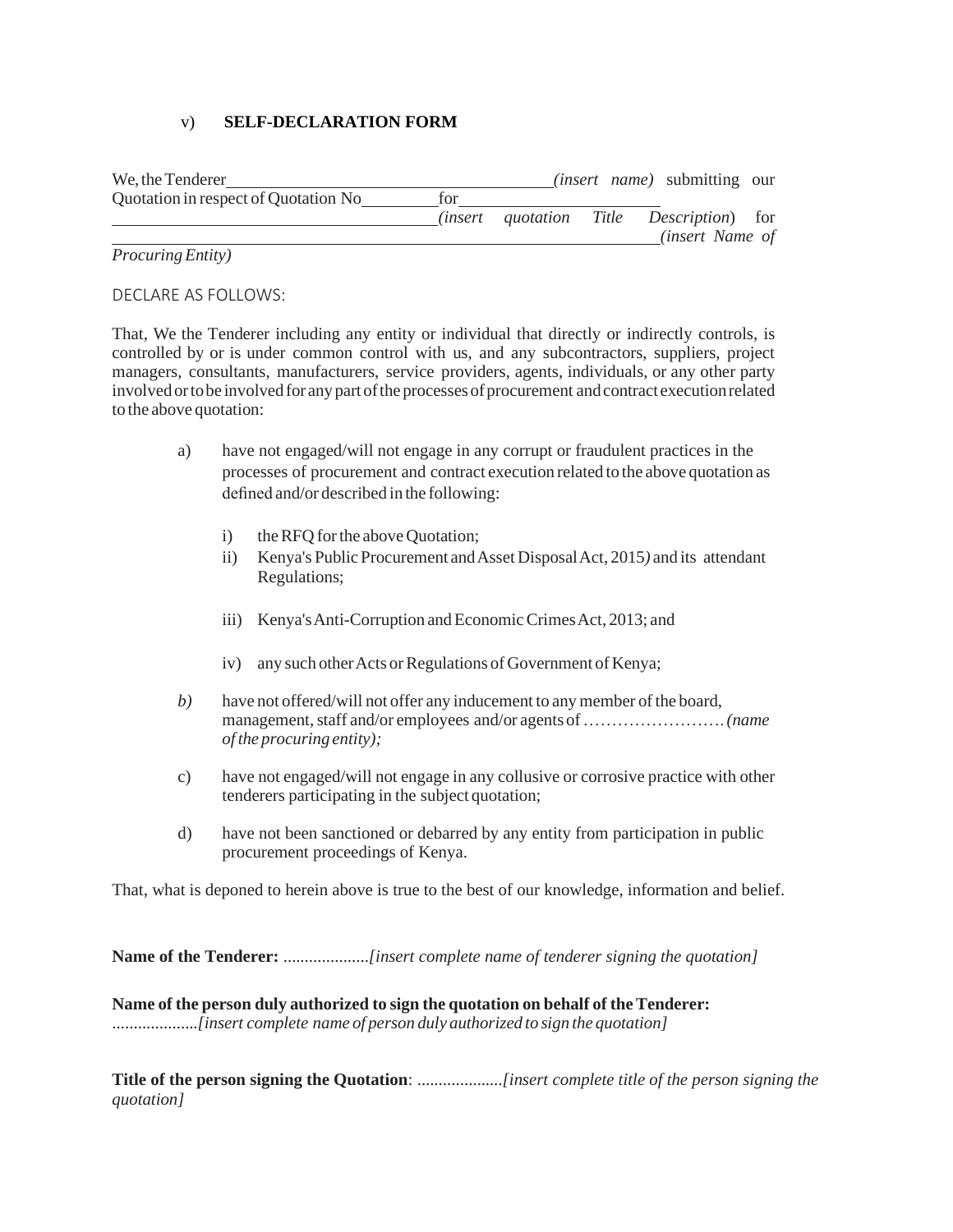**Signature of the person named above**: ....................*[insert signature of person whose name and capacity are shown above]*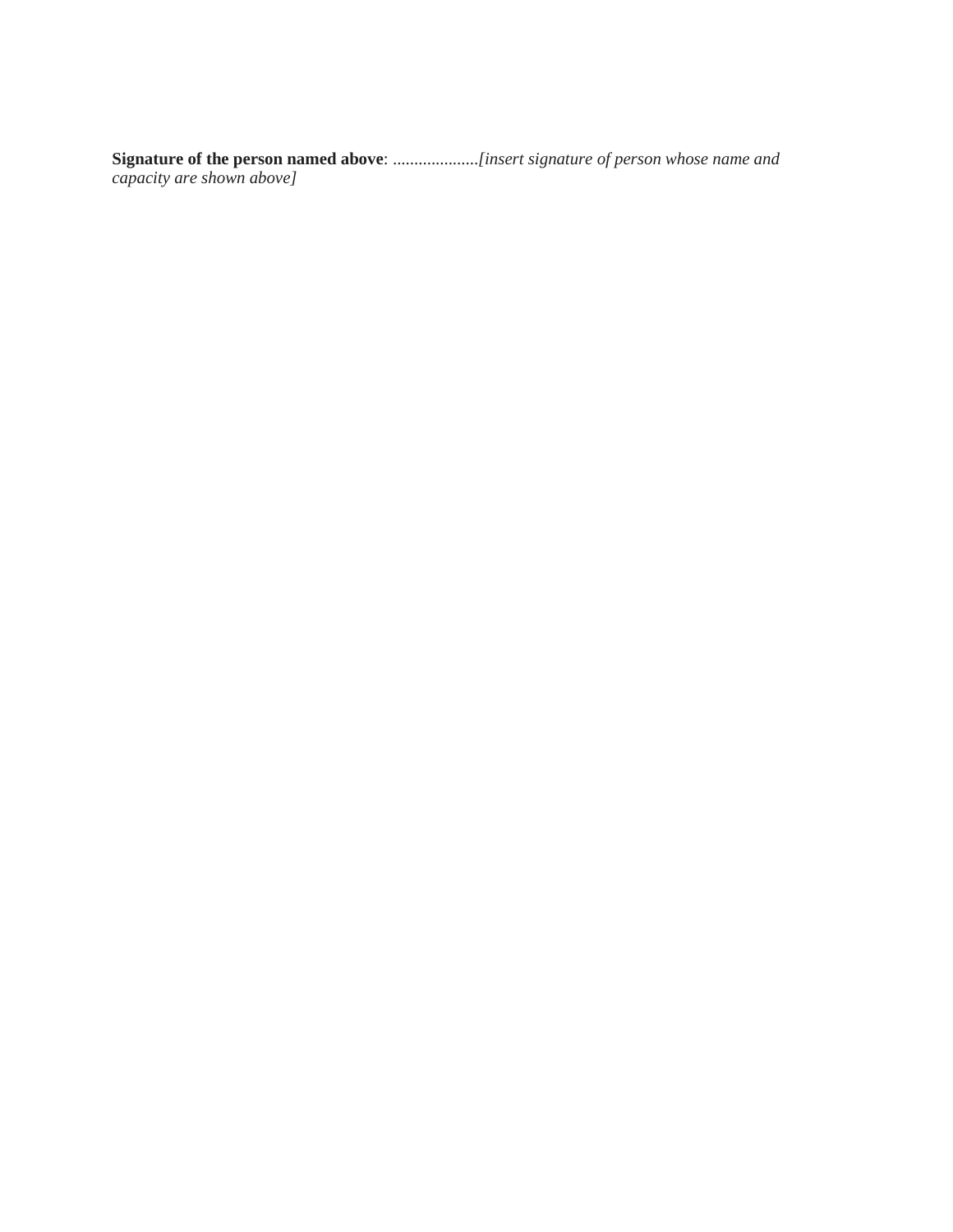# vi) **FOREIGN TENDERER 40% RULE-** *Not applicable*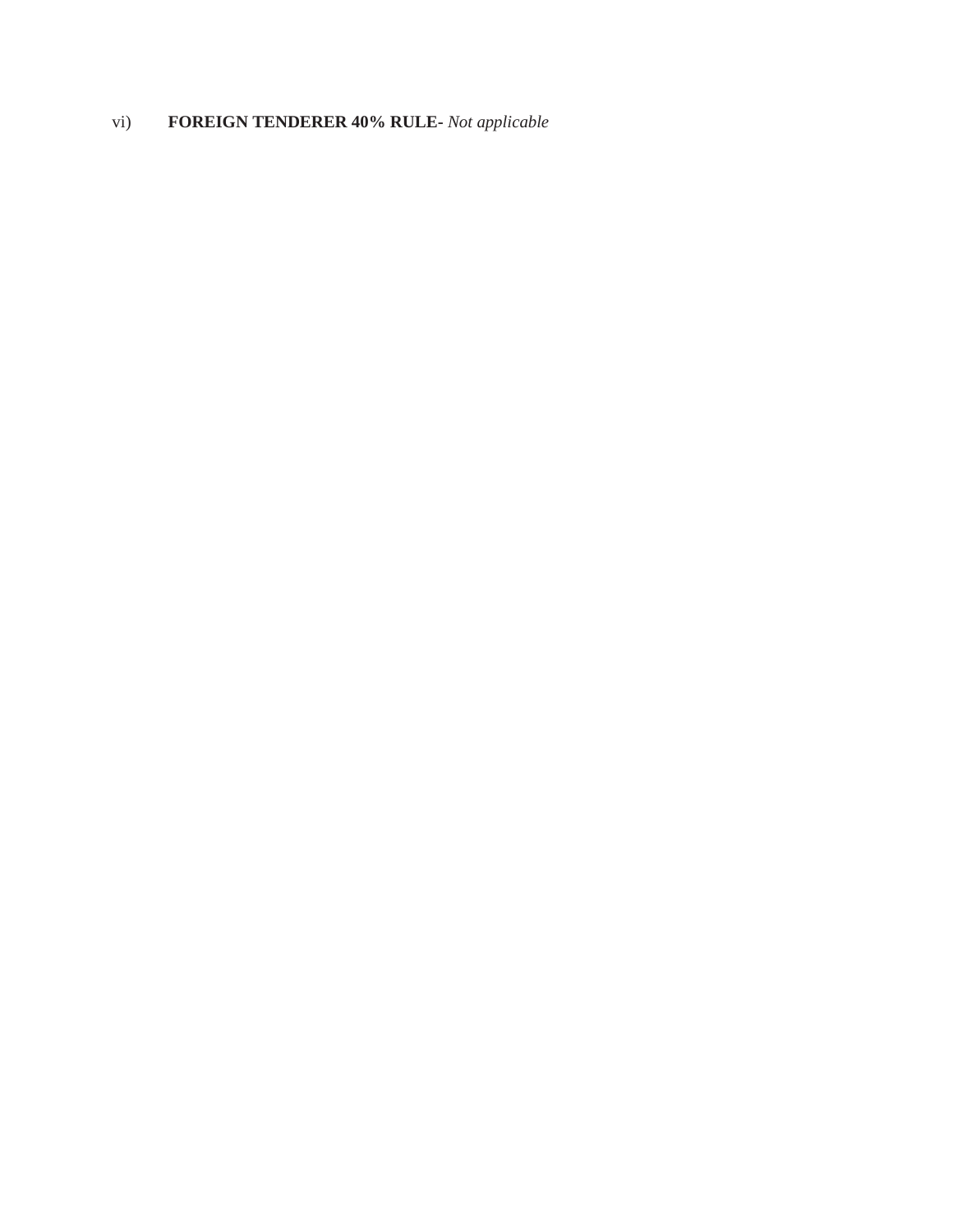# **PART 2: SCHEDULE OF REQUIREMENTS**

## **TABLE A. SCHEDULE OF REQUIREMENTS, TECHNICAL SPECIFICATIONS**

*NB: Tenderer to complete Column Indicating YES or No and if NO indicate the specification of the offered item]*

| <b>Item</b><br>$\bf No$ | <b>Description of Goods</b> | Qty   | <b>Technical</b><br><b>Specifications</b>              | Conformity with<br>technical<br><b>Specifications</b> |
|-------------------------|-----------------------------|-------|--------------------------------------------------------|-------------------------------------------------------|
| IA                      |                             |       |                                                        |                                                       |
|                         | Motor vehicle tyres         | 10nos | Size 265/65 R17<br>AT25<br>Brand new<br>Tubeless tyres |                                                       |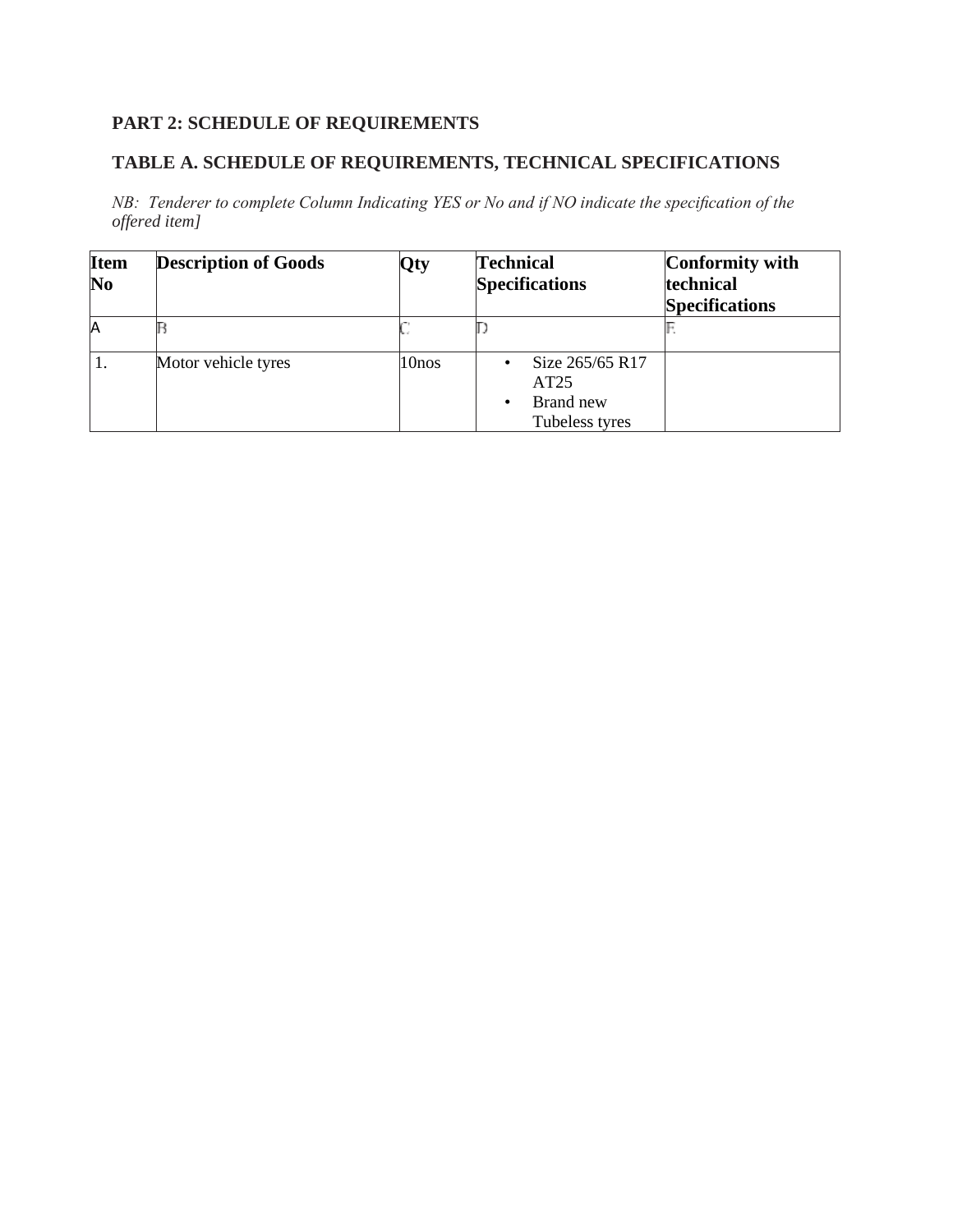## **TECHNICAL SPECIFICATIONS FORWORKS/SERICES**

- a) A preliminary description of the proposed works/services and work method and schedule, including drawings and charts, as necessary, containing all required information by which the proposed works may be evaluated (e.g. technical characteristics, operational capacities, maintenance, environmental effect, etc.) together with manuals or instructions for use or any other relevant information and documentation, delivery/installation schedules, etc.; -*Not applicable*
- b) A detailed statement of how the tenderer will carry out the works/services that will form an integral part of the Contract- *Not applicable*
- **c)** DRAWINGS- *Not applicable*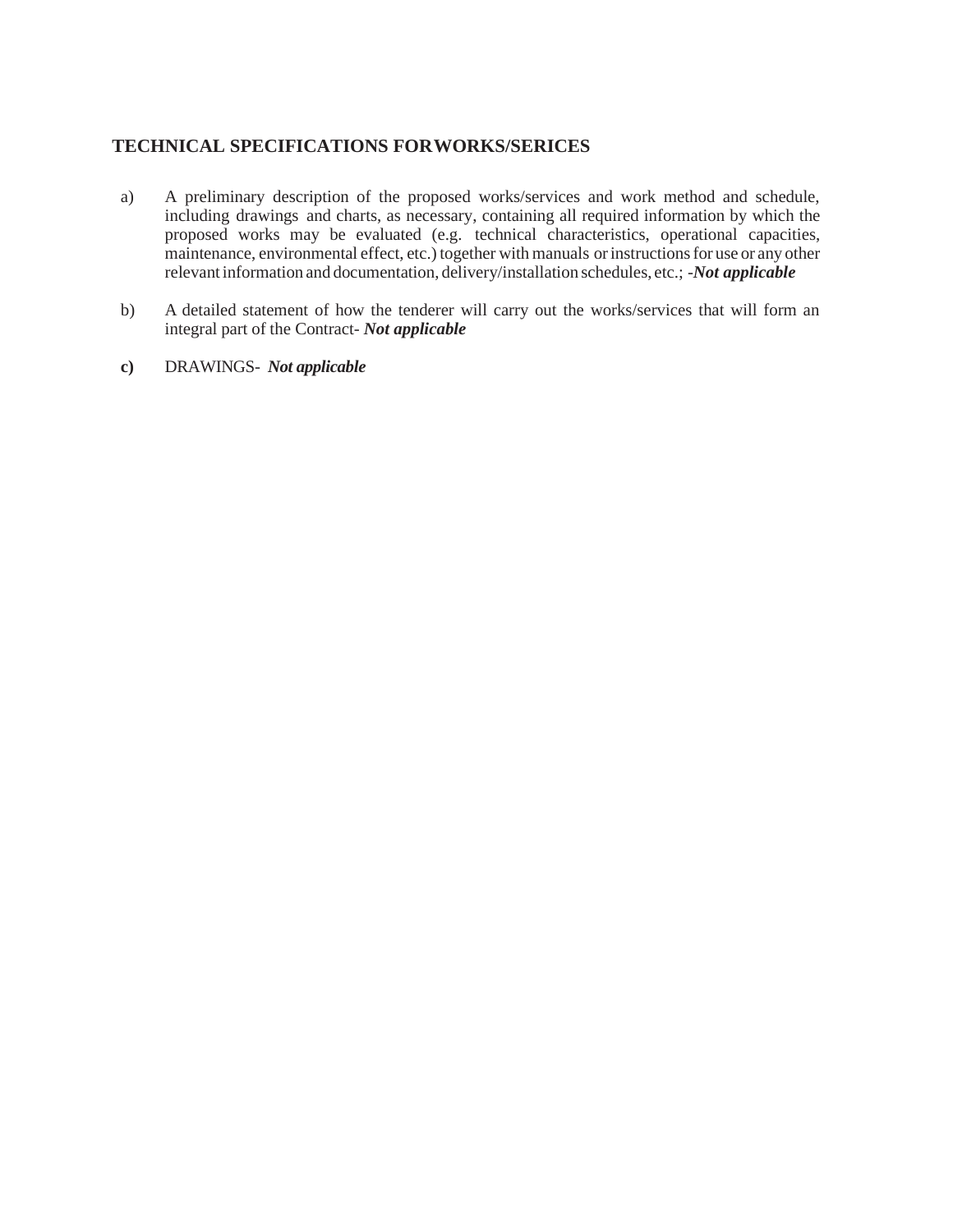## **TABLE B. SCHEDULE OF REQUIREMENTS TABLE**

|    | <b>Item no Description of Goods</b>                                              | <i>Quantity</i>   | $16\%$ Vat Vat | Unit price Total price<br><b>Inclusive Inclusive 16%</b> |
|----|----------------------------------------------------------------------------------|-------------------|----------------|----------------------------------------------------------|
|    |                                                                                  |                   |                |                                                          |
| 11 | Motor vehicle tyres.<br>Size 265/65 R17 At25,<br><b>Brand new Tubeless tyres</b> | 10 <sub>nos</sub> |                |                                                          |
|    |                                                                                  | TOTAL PRICE       |                |                                                          |

Signature: And seal/Stamp Name:

Position:

| Authorised for and on behalf of (specify name of tenderer) - |  |
|--------------------------------------------------------------|--|
|--------------------------------------------------------------|--|

Date has been as a set of the set of the set of the set of the set of the set of the set of the set of the set of the set of the set of the set of the set of the set of the set of the set of the set of the set of the set o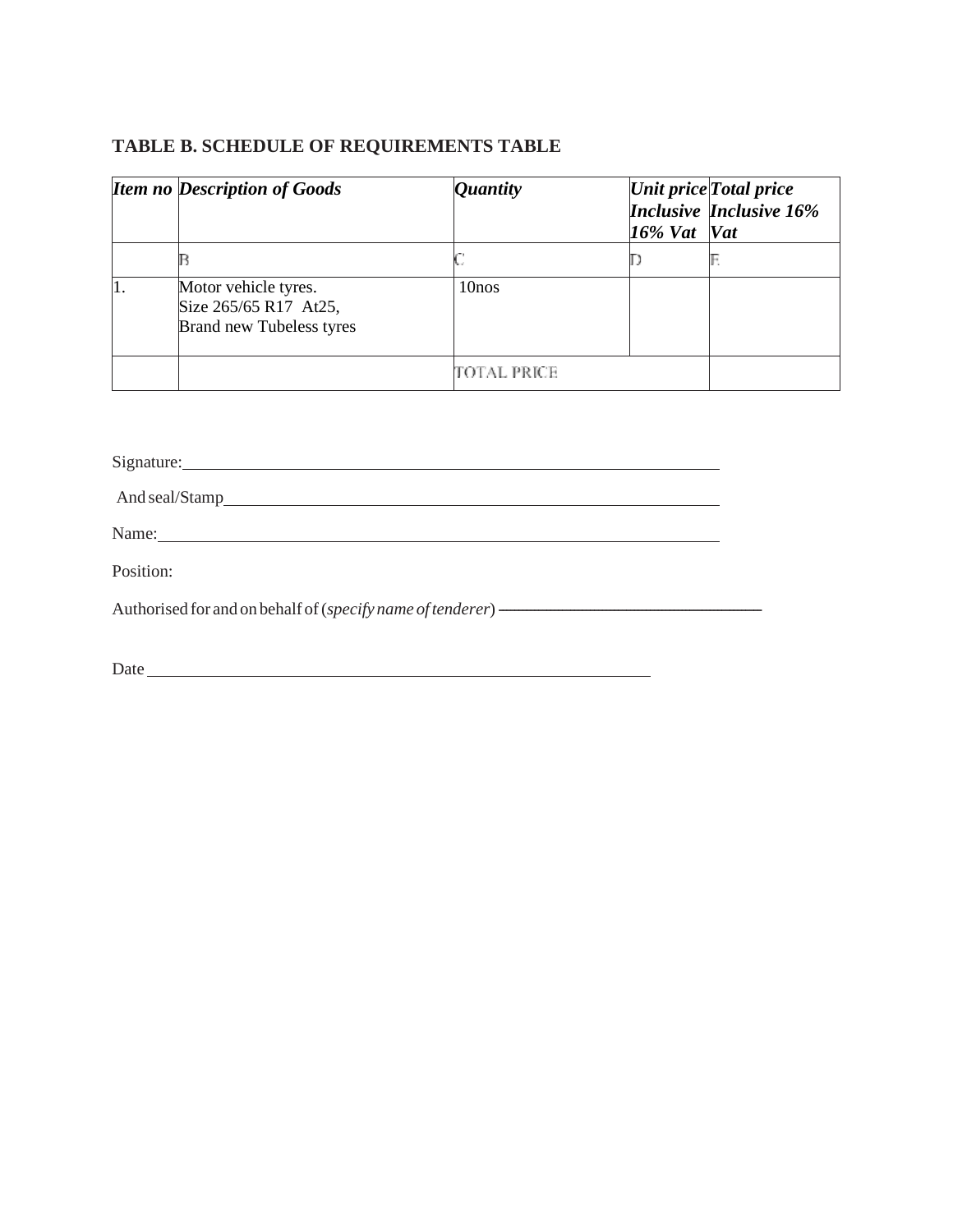# **PART 3:CONTRACT**

### CONTRACTAGREEMENT

(1) THIS CONTRACTAGREEMENTis made *(specify date)*. Between *[Insert complete name of Procuring Entity]*, and having its principal place ofBusiness at *[Insert address of ProcuringEntity]* and *[Insert name of Supplier, or contractor or service provider]*, and having its principal place of business at *[insert address of Supplier, contractor or*

*service provider]*.

- (2) WHEREAS the Procuring Entity invited quotations for the Supply of Goods/works/services (*select one*) described in Table B, i.e. *[insert brief description ofGoods, works and Services]* and has accepted aQuotation by theTendererin the sum of *[insert Contract Price inwords and figures]*(hereinafter called "theContract Price").
- (3) NOWTHISAGREEMENTWITNESSEDAS FOLLOWS:
	- 1. This Contract Agreement includes the following documents:
		- a) TableA. SCHEDULEOFREQUIREMENTSANDTECHNICALSPECIFICATIONS.
		- b) Table B. QUOTATION SUBMISSIONTABLE.
		- c) FORM OFQUOTATION.
		- d) Conditions of Contract.
	- 2. In consideration of the payments to be made by the Procuring Entity to the *Supplier/contractor/service provider* as hereinafter mentioned, the *Supplier/contractor/service provider* hereby covenants with the Procuring Entity to provide the Goods/works/services and to remedy defects therein in conformity in all respects with the provisions of the Contract.
	- 3. The Procuring Entity hereby covenants to pay the Supplier/Contractor/service provider *(select one)* in consideration of the provision of the Goods/works/services *(select one)* and the remedying of defects therein, the Contract Price or such other sum as may become payable underthe provisions oftheContract at the times and in themanner prescribed by theContract.
- (4) In WITNESS whereof the parties hereto have caused thisAgreement to be executed in accordance with the laws of Kenya.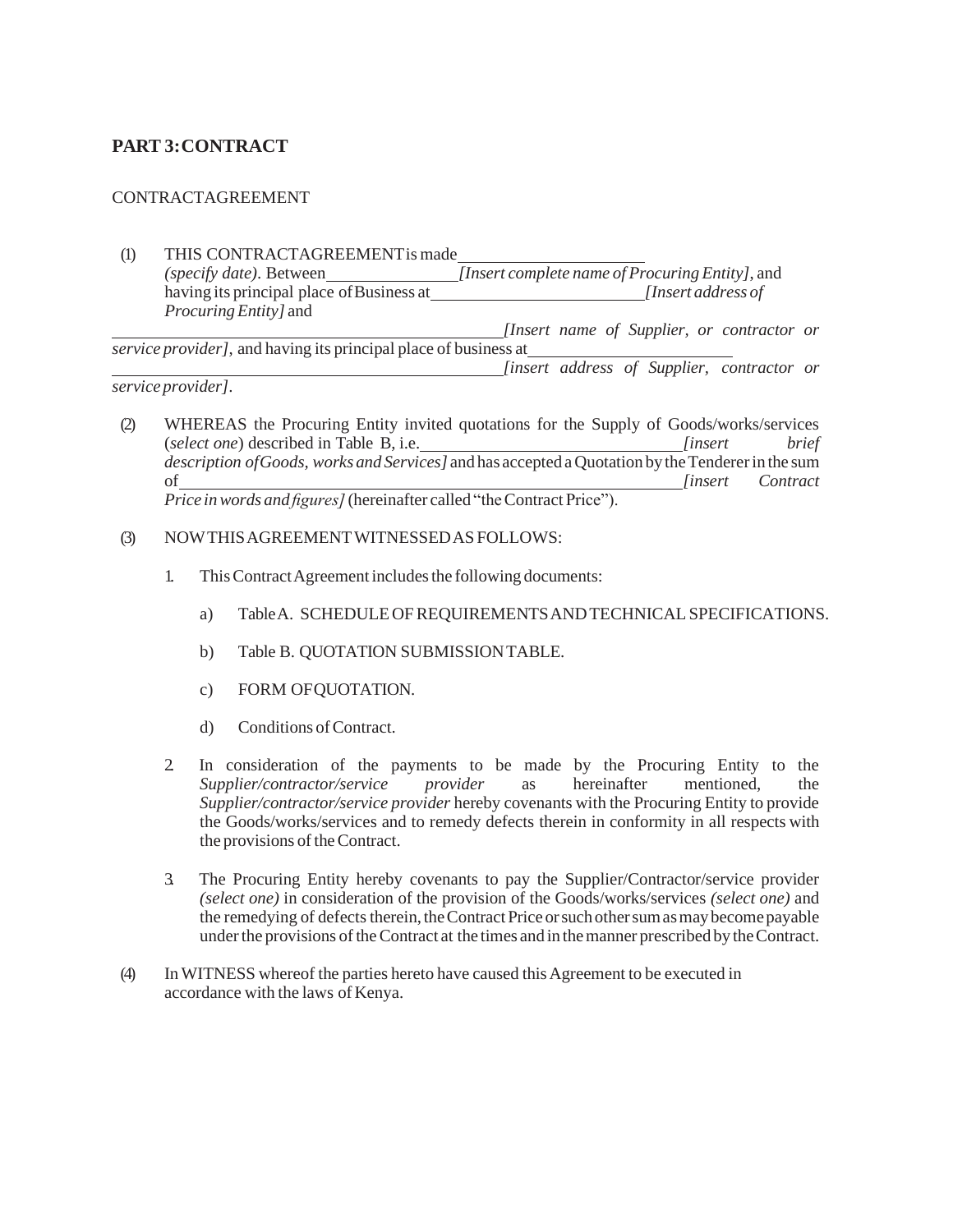# For and on behalf of the Procuring Entity

# **For and on behalf of the Supplier/Contractor/Service Provider** (*select one*)

| <i>the Supplier]</i> |  |
|----------------------|--|
|                      |  |
|                      |  |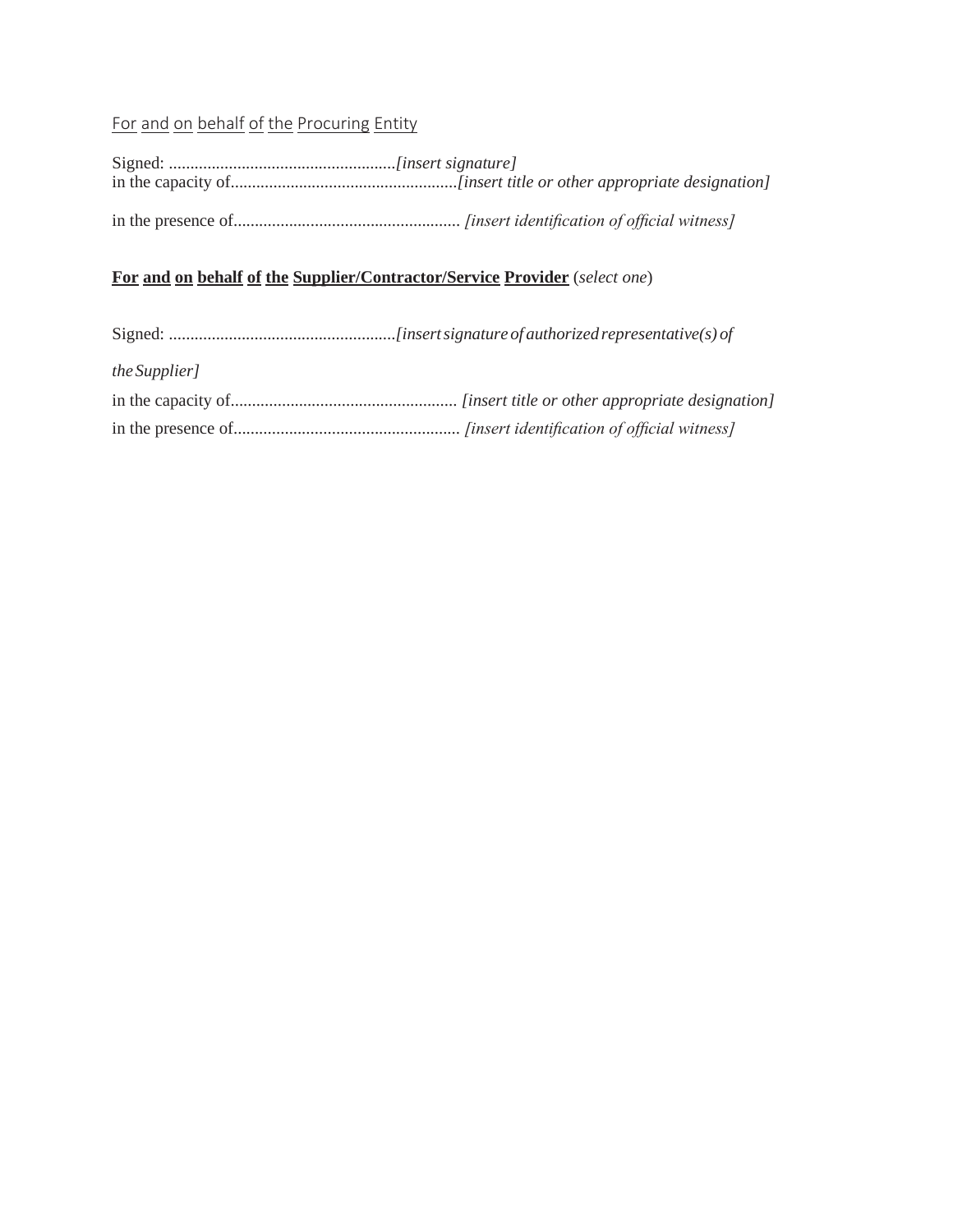# **CONDITIONS OFCONTRACT**

### **1.** Language

The Contract as well as all correspondence and documents relating to the Contract exchanged by the Supplier/Contractor/Service Provider (*select one*) Provider and the Procuring Entity, shall be written in the English Language.

## **2.** Eligibility

The goods shall have the nationality of an eligible country. All Goods and Related Services to be supplied under theContractshall have their origin inEligibleCountries.

### **3.** Notices

Any notice given by one party to the other pursuant to the Contract shall be in writing.

### **4.** Governing Law

The Contract shall be governed by and interpreted in accordance with the Laws of Kenya, unless otherwise specified hereunder.

### **5.** Settlement of Disputes

The Procuring Entity and the Supplier/Contractor/Service (*select one*) shall make every effort to resolve amicably by direct informal negotiation any disagreement or dispute arising between them under or in connection with the Contract. If the parties have failed to resolve their dispute or difference by such mutual consultation, either the Procuring Entity or the Supplier/Contractor/Service (*select one*) may give notice to the other party of its intention to commence arbitration. The dispute shall be referred to adjudication or arbitration in accordance with the laws of Kenya.

**6.** Supplier/Contractor/Service Provider Responsibilities

The Supplier/Contractor/Service Provider (*select one*) shall supply all the Goods included in the Schedule of Requirements.

**7.** Contract Price

Prices charged by the Supplier/Contractor/Service Provider (*select one*) under the Contract shall not vary from the prices quoted by the Supplier/Contractor/Service Provider (*select one*)in its quotation.

### **8.** Terms of Payment

The Contract Price shall be paid One hundred (100) percent of the Contract Price as follows *(select one*):

- i) For Goods, price of goods received upon submission of a claim/invoice supported by the acceptance certificate issued by the Procuring Entity.
- ii) For Works, upon valuation by the Contractor of the portion of the works completed, such valuation to be accepted by the ProcuringEntity, payments up to final completion certificate.
- iii) For Services, upon valuation by the Service Provider of the services completed, such valuation to be accepted by the ProcuringEntity, payments up to final completion certificate